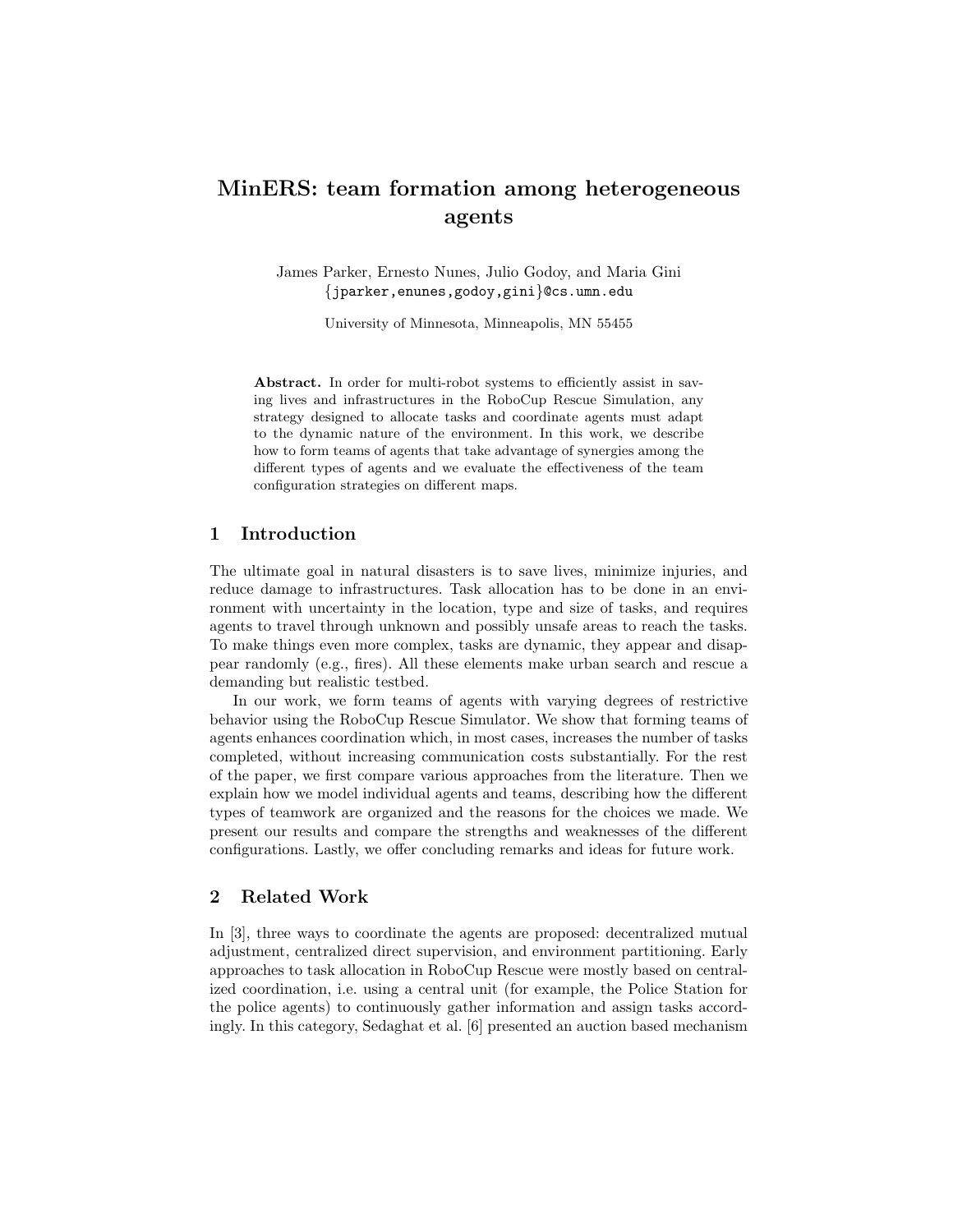in which all non-police type of agents make requests for blockade clearance to the centralized coordination units, which, in combination with the Police agents, carry a bid for each request and assign a task to the most adequate agent (where the measure for being adequate can be customized). A problem inherent in centralized strategies is the large number of messages required for each task to be assigned to an agent, which makes it unsuitable when a fast response is key to achieve good performance (in terms of the metrics defined by the simulation). Auction based task allocation has been improved in [2], who proposes the use of proxies for agents during the bidding phase to reduce the communication needs, and a collaboration strategy between police and fire brigades. The approach is distributed but still depends on a centralized unit for task requests, which leaves open the possibility for further decentralization. To reduce the single-failure-point issue and improve the robustness of the strategies, more recent work uses decentralized approaches. LA-DCOP, a low communication distributed constraint optimization algorithm, is used by [5]. LA-DCOP is token based and depends on an agent threshold (related to its capability). Each agent decides whether to commit to a task or pass the token to more suitable agents. Ferreira et al. [1] compare LA-DCOP with Swarm-GAP, which emulates insect behavior to achieve implicit coordination. In [4] task allocation is addressed with coalition formation, solving the problem as a distributed optimization problem using Max-Sum, and including spatial and temporal constraints. However, the approach is not evaluated in RoboCup Rescue.

# 3 Agent Description

#### 3.1 Abstract agent

The abstract agent is a template we use to build the three agent types needed for RoboCup Rescue. All agents inform others when they cannot move because of blocked roads, which buildings are on fire, and where buried civilians are located. However, due to communication limitations, only fire brigades are informed of buildings on fire and only ambulances are informed of buried civilians. For path planning, we use  $A^*$  with a slight modification: roads that are impassable due to blockades are given a very high cost to expand them in the search (we use the normal total cost multiplied by 200, 000). This ensures that any reasonable unblocked path will be explored first and if all paths are blocked, the shortest path with fewest blocked roads will be picked. A road is classified as impassable if the smallest choke in the road is smaller than the size of an agent, which means an agent cannot fit through this part of the road.

#### 3.2 Fire Brigade

Fire brigades assign to target buildings a value which is inversely proportional to the distance and fieriness of fire:

$$
Val_t = \frac{100}{D_t \times F_t},
$$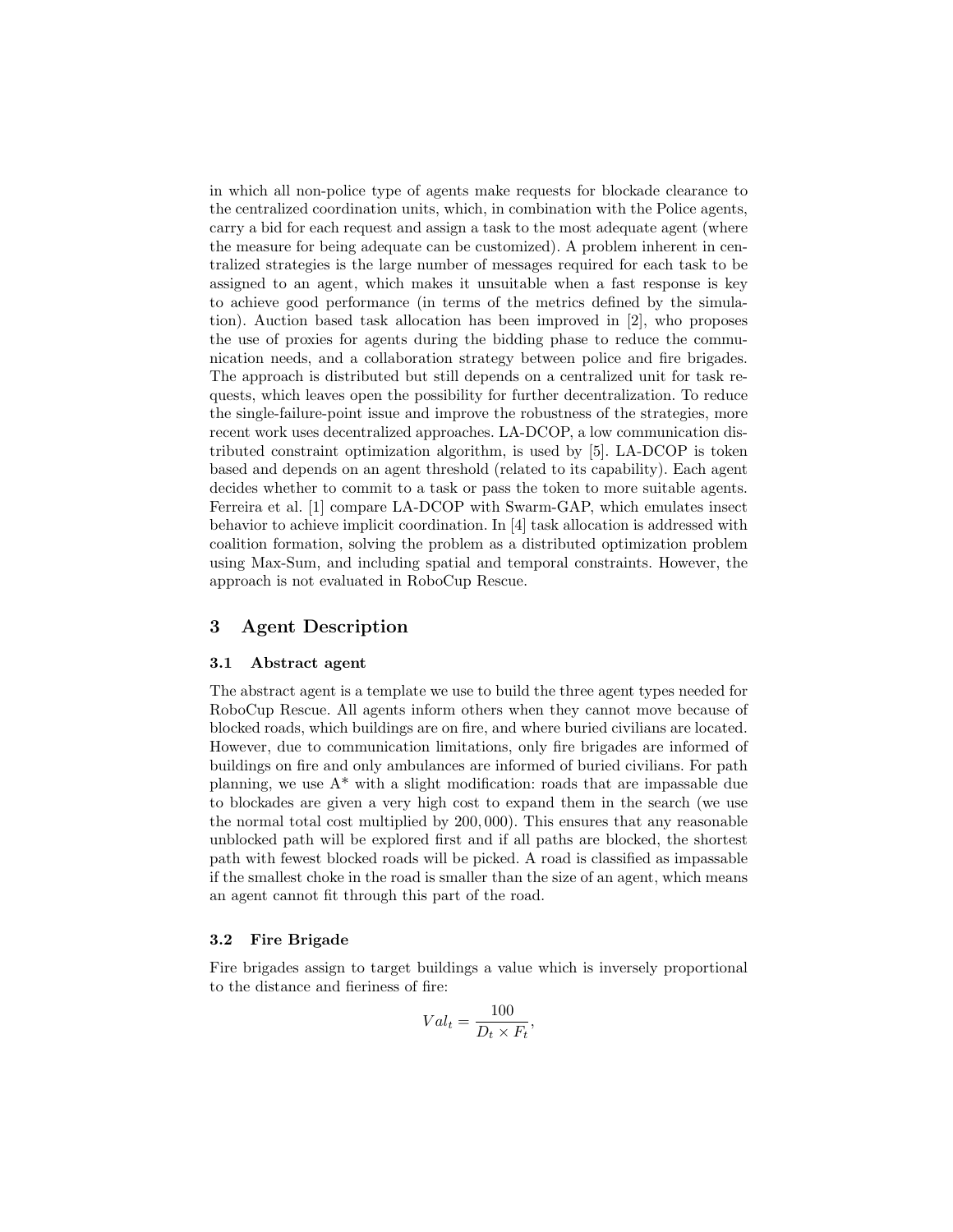where  $Val_t$  is the value of a target t,  $D_t$  is the distance of the agent to target t and  $F_t$  is the fieriness of the target building t. Fires that have grown large have a large fieriness and are much more difficult to put out, so by using this value fire brigades will attempt to put out close fires that are small. Since the values for distance are much larger than the one for fieriness, distance has a larger impact on the decay of the value. Buildings that are not on fire are not assigned a value and are not considered a target.

Once the most valuable target is identified, the fire brigade will head towards the target building, and as soon as the building is in sight it will start extinguishing the fire. Fire brigades constantly look for best targets, so if a more valuable target appeared the fire brigade would immediately switch to it. An example is when fire spreads to a nearby building, fire brigades will quickly put out the new small fire before returning to the old one to ensure the fire remains contained. The fire brigade returns immediately to the refuge to refill its water tank when empty.

#### 3.3 Ambulance Team

Ambulance teams select buried civilians as targets based on the value:

$$
Val_t = \frac{100}{D_t} - B_t,
$$

where  $B_t$  is the degree of buriedness of the target t, and the other variables are the same as for the fire brigades. Larger values of  $B_t$  mean the civilian is buried under more rubble and will take longer to be uncovered. The values for distance are again much larger than the ones for buriedness, so ambulance teams will generally select the easiest to uncover target from the closest cluster of targets. This maximizes the number of civilians who will be saved if the building catches fire and ambulance needs to vacate. This also coordinates the effort of all ambulances working on a cluster to uncover the same target. When a target is unburied, one ambulance will load up the target and take it to a refuge and the rest will go to the next most valuable target. Ambulance teams will select new targets if a closer trapped target is spotted or reported by another agent.

#### 3.4 Police Force

Police forces choose blocked roads as targets based on the value:

$$
Val_t = \frac{100 \times I_t}{D_t}
$$

,

where  $I_t$  is 1 if the road is completely impassable and decreases rapidly towards zero, but never reaching, as the size of the smallest choke increases. This makes police forces select roads that are impassable, even if far away, before selecting roads that are passable but with suboptimal throughput. Once a road is selected as a target, the police will travel to this road and clear all the blockades on the road to make it passable again.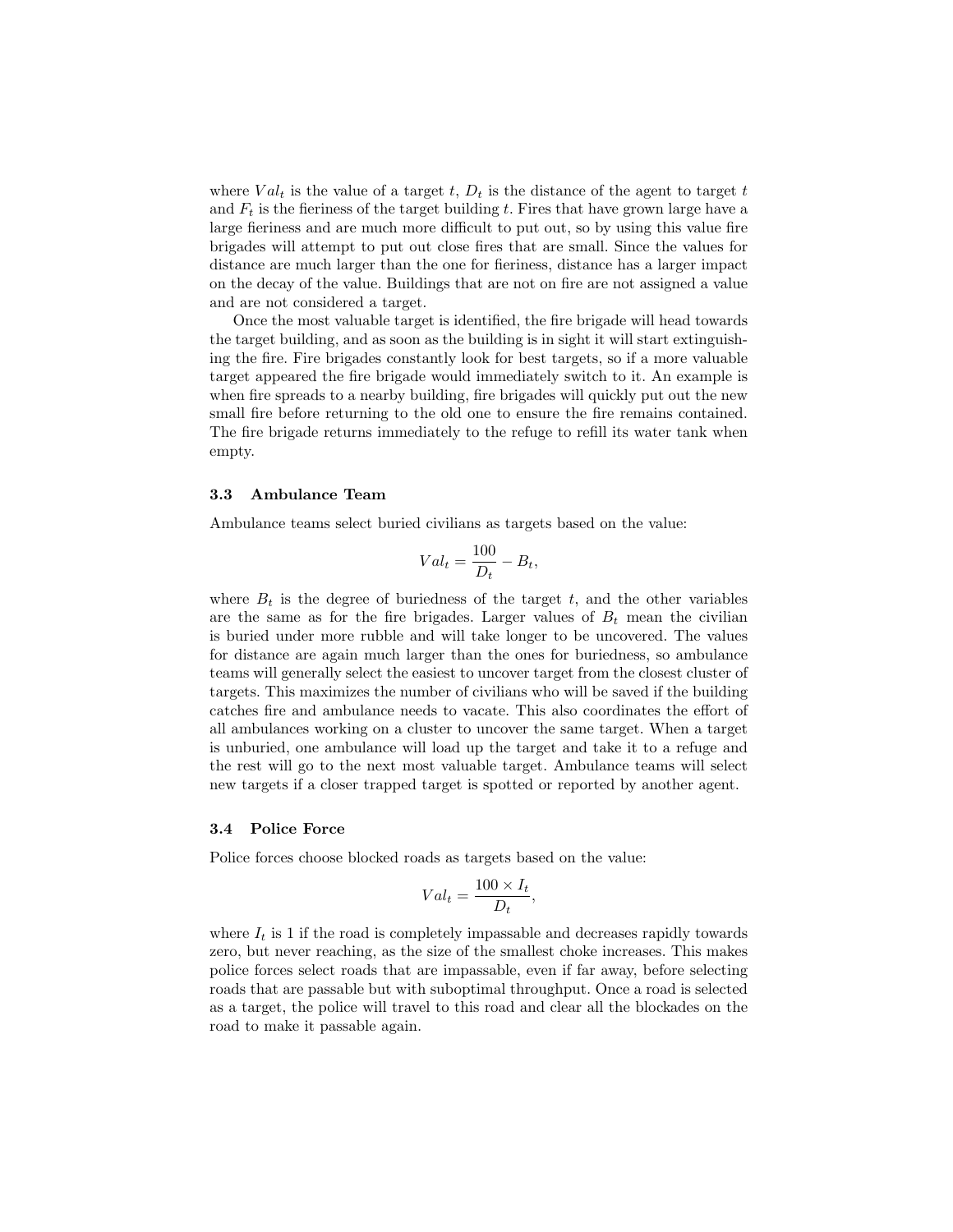# 4 Teamwork Configurations

In this section we describe different methods we developed for teamwork. Specifically, we describe the case where no team work is done (which we call "base"), the case where teams are created at the start of the simulation and do not change over the run (called "static"), the case where teams change as required by the tasks (called "dynamic"), and the case where the teams are split to have some teams with ambulances and some with fire brigades (called "split").

#### 4.1 No teamwork

When no teams are formed each agent acts independently as described in Section 3 and since there is no coordination the centers do nothing. Agents freely select the target t with the highest  $Val_t$  as described in Section 3. This shows the benefit from communicating and selecting targets by value over the sample agent. No teamwork, called base configuration, is also the baseline we use to compare the different teamwork strategies against.

#### 4.2 Static team assignments

In the static team configuration, teams are formed at the start of the simulator based on a bottom-up hierarchical clustering algorithm and do not change after that. Each agent starts as its own cluster with the position of the agent in the simulator. The closest pair of clusters, based on the Euclidean distance between them, are merged and the mean position of all agents in both clusters is then assigned as the new cluster's position. If a merge creates a resulting cluster of over 7 agents, then the larger cluster before the merge is considered a finished team and is neglected from the rest of the clustering algorithm. This process is repeated until all teams are finished or if the distance between all clusters is too far (1, 000 meters in the simulation, about five blocks). Teams are formed in this fashion to ensure spatial locality of the agents on the team. To implicitly regulate agents on a team to work together, an area is formed which all agents on that team are expected to operate in. The center of the team is  $(\bar{x}, \bar{y})$  defined by:

$$
\bar{x} = \frac{\sum_{i} x_i}{\sum_{i} 1}, \bar{y} = \frac{\sum_{i} y_i}{\sum_{i} 1},
$$

where  $x_i$  and  $y_i$  are the x and y coordinates of agent i, and the sum is over all agents on the current team. The team area is then approximately a circle of radius two blocks (400 meters in the simulator) around  $(\bar{x}, \bar{y})$ , and each agent chooses the target with maximum  $TeamVal_t$  within this area as described below. The two block distance is a heuristic used that allows a good balance between having enough area to find suitable targets and being small enough to force implicit cooperation.

Centers are used to keep track of where these team areas are located throughout the simulation. Agents send their individual positions to the centers, who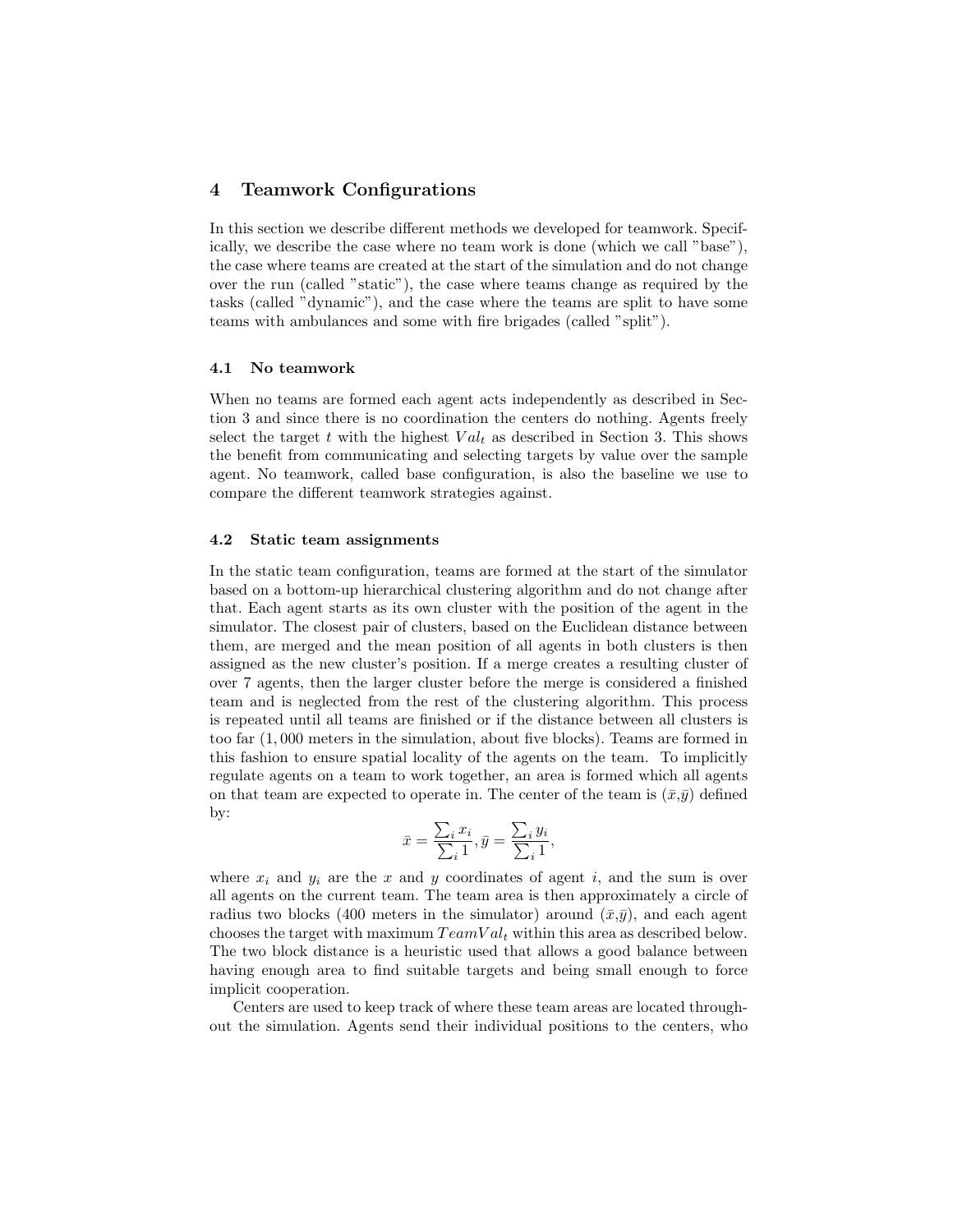then calculate the average position of the team and send it back. If team updates are too infrequent, the center of the team moves very slowly and not much of the city can be visited by the team. Frequent updates can cause target thrashing, where an agent moves to a target but the target is outside the team area in the next update. This forces the agent to select a new target and waste more time in transit. To help reduce this problem  $Val_t$  is modified by a sigmoid function  $P(t)$  to devalue targets near the edge of the team radius:

$$
TeamVal_t = Val_t * P(TD_t / TR),
$$

where  $Val_t$  is as described in Section 3,  $TD_t$  is the distance from  $(\bar{x}, \bar{y})$  to target t and the  $TR = 400$  meters as the team radius described above. Team updates are staggered and sent periodically (every 5 time steps in the simulator) to provide low communication requirements and avoid target thrashing.

#### 4.3 Dynamic team assignments

Unlike static teams where agents are assigned to the same team for the whole simulation, dynamic teams allow agents to change from one team to another. To accomplish this each agent is assigned a  $Utility$  as an approximation to the effectiveness of that agent on the team. The Utility is increased by 4 when interacting with a target, decreased by 1 when moving to a target or refuge, and decreased by 2 if moving randomly looking for a new targets. To balance longterm benefits with short term benefits, Utility is limited to the range between zero and 100. This Utility is sent to the centers along with the normal periodic team updates described in Section 4.2. The center then calculates three separate average utilities per team, one for each of the agent types. If an agent type is not on the team, the utility is set to 50. These averages are calculated separately since some agent types may have very high utility and others very low utility. A short-term expected utility gain method is used to determine whether it will be beneficial for an agent to move to a different team. We defined short-term as a time window of  $t = 10$  simulation time steps, then the expected utility gain of going from team  $i$  to team  $i$  would be:

$$
Gain_{i,j} = U_i \times (t - TravelTime_{i,j}) - U_j \times t,
$$

where  $U_i$  is the average utility of the agent on team i and  $TravelTime_{i,j}$  is the expected time for an agent to travel from team  $j$  to team  $i$ . The best team  $b$ for an agent on team j to move to is then:  $Gain_{b,j} = max_iGain_{i,j}$ . If  $Gain_{b,j}$ is positive then one agent of that type with the lowest Utility on team  $j$  is transfered to team b, via a message by the center. Only one calculation for each agent type on a team occurs when that team is sending update messages.

#### 4.4 Split ambulance teams and fire brigades

One drawback of the teamwork is that fire brigades and ambulance teams often have conflicting goals. Both extinguishing fires and unburying civilians are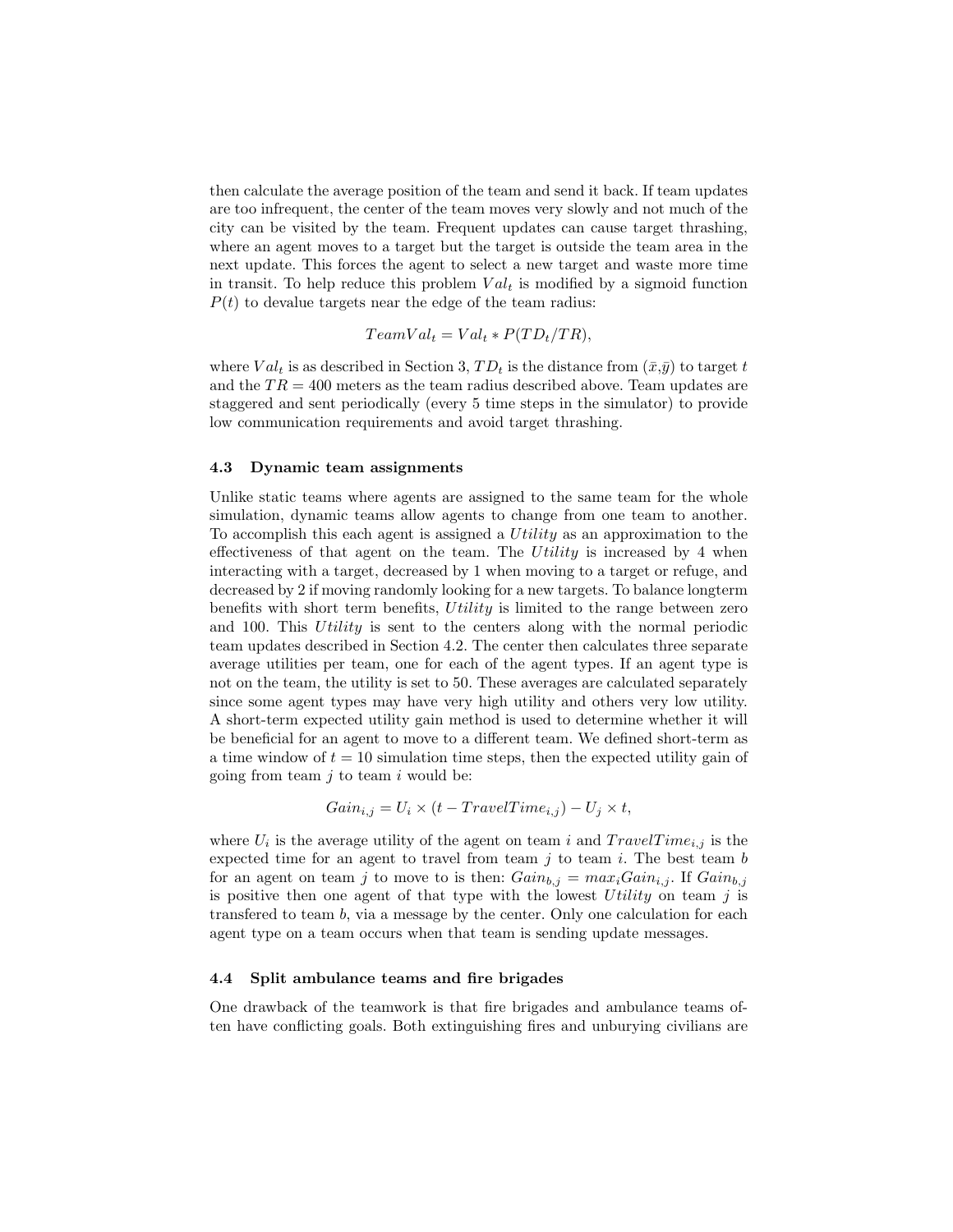time consuming tasks, unless the fire is just starting. This can frequently cause agents of one type to have a very high utility while others have a very low utility. Since police forces do not directly affect the score, they play a secondary role by allowing the fire brigades and ambulance teams to do their tasks efficiently. To maximize the primary agent's utility, teams are not allowed to have both ambulance teams and fire brigade teams on them. We call this the split configuration. When ambulance teams and fire brigades are on different teams, the hierarchical clustering is done in two repeated stages. In the first stage only fire brigade and police force clusters are considered, and the closest two clusters are merged as described in Section 4.2. If this merger was between a fire brigade cluster and a police force cluster it is considered a fire brigade cluster, and the old police force cluster must be removed from the pool of clusters available to the second stage. The second stage considers only ambulance teams and police force clusters, and again the closest two cluster are merged. Similarly if this resulting merger has heterogeneous agent types, the cluster is considered an ambulance cluster and any police in that cluster are unavailable to stage one. This round-robin hierarchical clustering ensures that teams will be formed based on local proximity while not allowing a team to have both fire brigade and ambulance team agents. Utility is still tracked in the split configuration and agents can move between teams, however fire brigades cannot move to a team with an ambulance and vice versa. To implement this, when centers compute the expected utility gains to transfer agents, the gains are only evaluated between teams of similar types for the fire brigade and ambulance team agents. This is done by looking at whether the team was a fire brigade or ambulance team during the initial formation. Police forces are still free to transfer to any cluster and follow the dynamic team configuration outlined in Section 4.3.

# 5 Results

### 5.1 Overall analysis

The maps and their configurations from Table 1 are from the 2011 RoboCup Rescue Simulation League final round. As seen in Table 1 the split configuration outperforms the others. The best configuration for each map is shown in bold. The dynamic configuration does slightly worse than split, but better than

|          | Sample               | <b>Base</b> |       | Static Dynamic | Split  |
|----------|----------------------|-------------|-------|----------------|--------|
| Paris    | 1.57                 |             | 0.35  | 1.15           | 2.25   |
| Berlin   | 18.37                | 30.27       | 21.92 | 21.41          | 26.77  |
| Istanbul | 28.68                | 12.62       | 11.56 | 55.25          | 58.49  |
| Kobe     | 64.98                | 54.79       | 54.79 | 76.70          | 81.66  |
| VC       | 21.54                | 11.77       | 11.42 | 80.59          | 93.24  |
| Total    | 135.24 109.46 100.06 |             |       | 235.10         | 262.41 |

Table 1. Scores obtained by the different teaming configurations on various maps.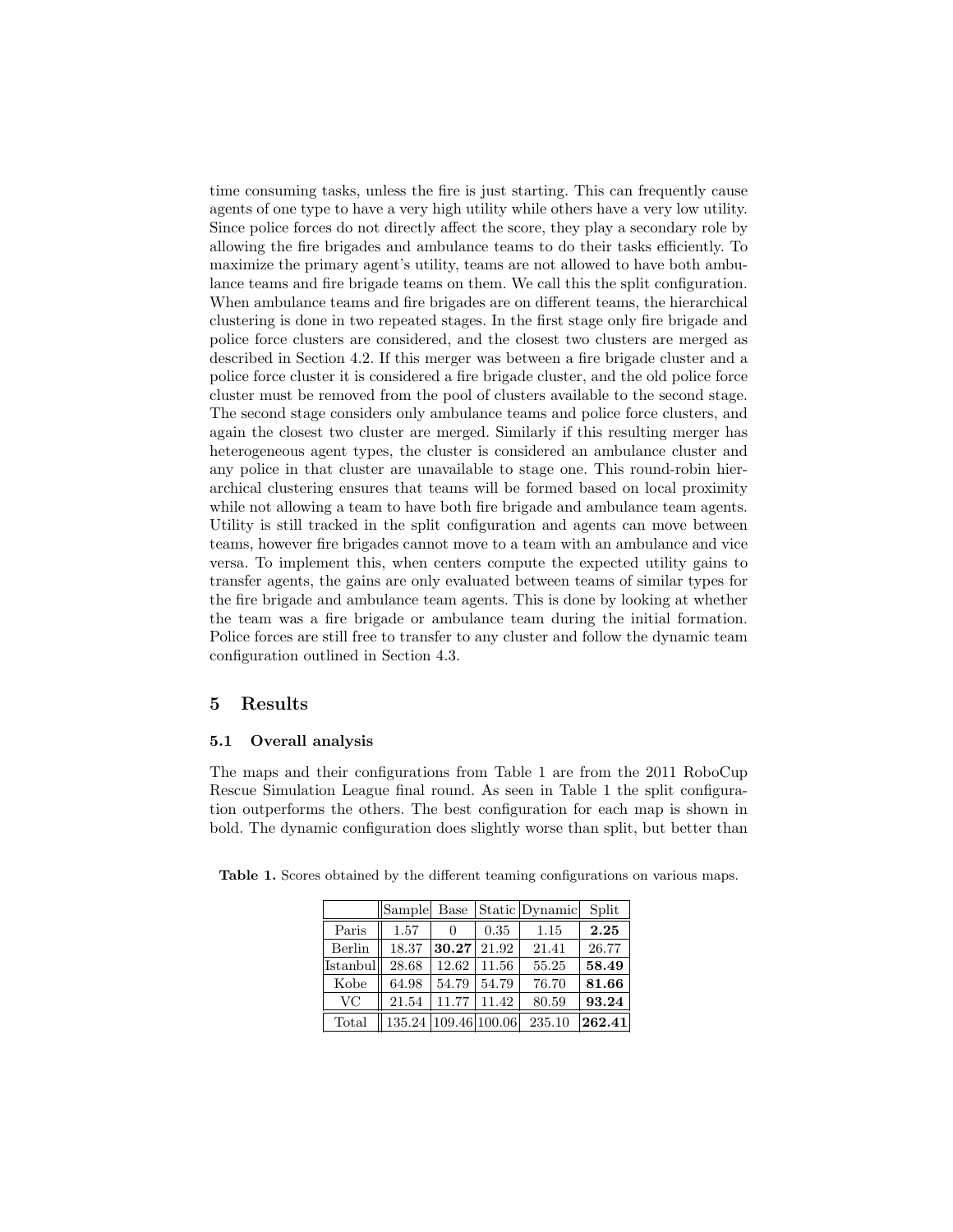the base and static configurations. This shows that forming teams for task cooperation is helpful in this time sensitive search and rescue problem. Not only does teamwork increase the efficiency of agents, but even without much specific tweaking to the simulator, the split agent configuration places close to 3rd place of the final round competitors.

On Paris, the split configuration is significantly different from the static and base configurations based off a two sample t-test with 95% confidence. Unfortunately since the scores are low on this map , saving an extra civilian causes a large percentage increase in score. This results in a high standard deviation for most configurations making conclusive results about the means difficult. The split vs. base and sample vs. dynamic configurations were not significantly different on Berlin, but all other pairings are different with 95% confidence. For Istanbul, Kobe and VC only the base and static configurations were indistinguishable due to the very similar estimated means.

Static teams do not do well because agents are not used efficiently. One strength of static teams is attempting to rescue civilians near fires since the fire brigades can keep the burning buildings away from ambulances long enough to rescue civilians. The problem with this approach is that many fire brigades are on teams with ambulance agents rescuing civilians not near fires. This inefficiency of the fire brigades causes a vast portion of the city to burn down where teams are not present and burns many civilians before agents become aware of their existence.

Dynamic teams help overcome this inefficiency of agents by allowing them to move to a team where they will be utilized more. Teams tend to accumulate one type of agent and lose some of the opposite type. The police force are the agent type that changes team the most frequently, due to their faster task completion rate. Fire brigades can spend the entire simulation trying to contain a raging fire, but the police will run out of roads to clear quickly. These unused police agents will switch to teams that are still mobile and encountering new impassable roads. The ability to switch teams substantially increases the average utility of agents and as a result the dynamic configuration always performs better than the static configuration.

The overall best configuration is the split configuration, which is inspired by seeing a disparity in the efficiency of agents on the same team. This configuration still retains the dynamic aspect allowing all agents to optimize their utility.

# 6 Conclusions and Future Work

We have shown that creating teams can exploit synergy between heterogeneous agents and creates implicit task coordination. Restricting agents on a team to a local area increases cooperation among agents. Additionally, since individual agents have similar criteria for choosing targets and they are restricted to a local area they will often select the same target producing coordinated effort among them. We apply four different team formation strategies: no teamwork, static teams, dynamic teams and separated ambulance and fire brigades. We compare